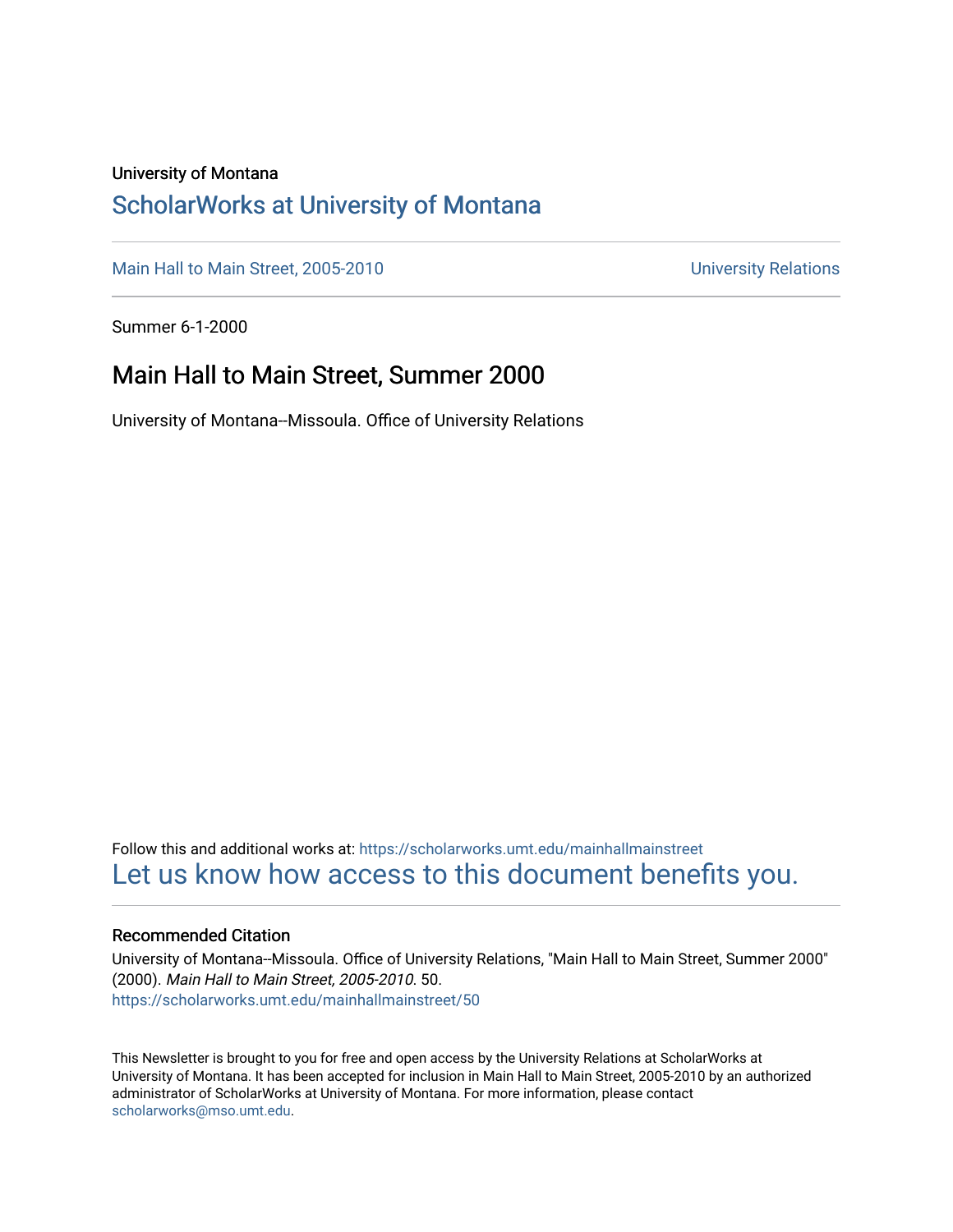

un Ha

Vol. 6, No. 6 **Connecting Campus and Community** Summer 2000

#### Washington Foundation endows UM scholarship

M44ma

 $b$  no,  $b$ ,

**The Dennis and Phyllis Washington** Foundation recently gave \$50,000 to endow the University's 53rd Presidential Leadership Scholarship.

The Washington scholarship will provide talented students with a \$5,000 annual award to cover tuition, fees and some living expenses. It will be presented for the first time next spring for the 2001-2002 academic year. As an endowed scholarship, it will then be awarded in perpetuity.

The Presidential Scholarship Program was started in 1987 and provides UM's most prestigious awards. Recipients are considered the University's top promising students. The awards are given to incoming freshmen in any academic major who are selected through a rigorous screening process. The scholarships are renewable for three years.

All Presidential Scholars are admitted to theDavidson HonorsCollege andafforded many special academic opportunities, including educational travel and internships.

#### 'Best College Buy list spotlights UM again

Universities to land a spot in<br>
"America's 100 Best College Buys<br>
2001," proving that a university can be<br>
good without being expensive M is among 63 public colleges and universities to land a spot in "America's 100 Best College Buys good without being expensive.

Georgia-based Institutional Research and Evaluation Inc., which compiled the list, researched nearly 1,400 schools. The top 100 were chosen based on cost, opportunities for financial aid, high school standardized test scores and grade-point average of entering freshmen. This is UM's fourth year on the list.

This ranking provides solid evidence of our continued efforts to ensure that we protect the relationship between price and quality," said UM President George Dennison. "We have kept prices down and quality high, and that has earned recognition. We intend to make even greater efforts in the future.

# M earns reaccreditation

The University of Montana earned<br>
reaccreditation for another 10<br>
years during its recent full-scale<br>
evaluation by a site team from the North-<br>
west Association of Schools and Colhe University of Montana earned reaccreditation for another 10 years during its recent full-scale west Association of Schools and Colleges.

In both its initial 67-page report and its final letter of approval, the accreditation team gave UM more commendations for excellence than recommendations for improvement, even though it cited repeatedly UM's obvious struggle with insufficient state funding.

The documents praised the intellectually sound general education program and the strong interactions among the students, faculty and staff that reflect the interest in and concern for students at all levels.Also commendedwere UM's unique Native American studies department and its outreach activities in Indian communities, UM's hard-working and dedicated support staff, the new and enhanced teaching and research facilities that foster innovative teaching, rapid growth in extramural funding for research, and the emphasis on the importance of artistic activities on campus and the quality of those activities.

'The seven commendations are about asgoodasitgets,"UM PresidentGeorge Dennison said. "(They) provide confirmation of our own opinion that The University of Montana offers a wonderful experience to students who choose to come. The most serious problems, as the report makes quite clear, derive from the unwillingness or inability of the state to provide amore appropriate funding base.

The team recommended that the University, higher education commissioner and state Board of Regents work with the governor and Legislature to increase support.

The report specifically cited the library's operational budget as inadequately funded to maintain facilities, buy needed equipment and provide ser-

The Discovery Continues at The University of Montana



**Gerald Fetz, Honors College dean, headedtheaccreditationself-study.**

vices required to meet the instructional and technological needs of students and faculty.

In other recommendations, the report advised the University to develop fully its program for assessing education outcomes, update its comprehensive facilities master plan with attention to information technology, and continue to increase diversity in backgrounds and cultures of the students, faculty and staff.

The evaluation covered the entire University, not just individual departments and schools, and was the culmination of a two-year self-evaluation process led by Davidson Honors College Dean Jerry Fetz, who chaired the Accreditation Steering Committee.

Fetz said the results were gratifying, both in what UM learned about itself in the process and the final thumbs up by the team.

We did better than we expected," he said. "I think the major concern is the overall state funding of the University," he said. "But that is no different from (accreditation resultsin) 1989 and 1979. It's a chronic Montana problem."

*—Terry Brenner*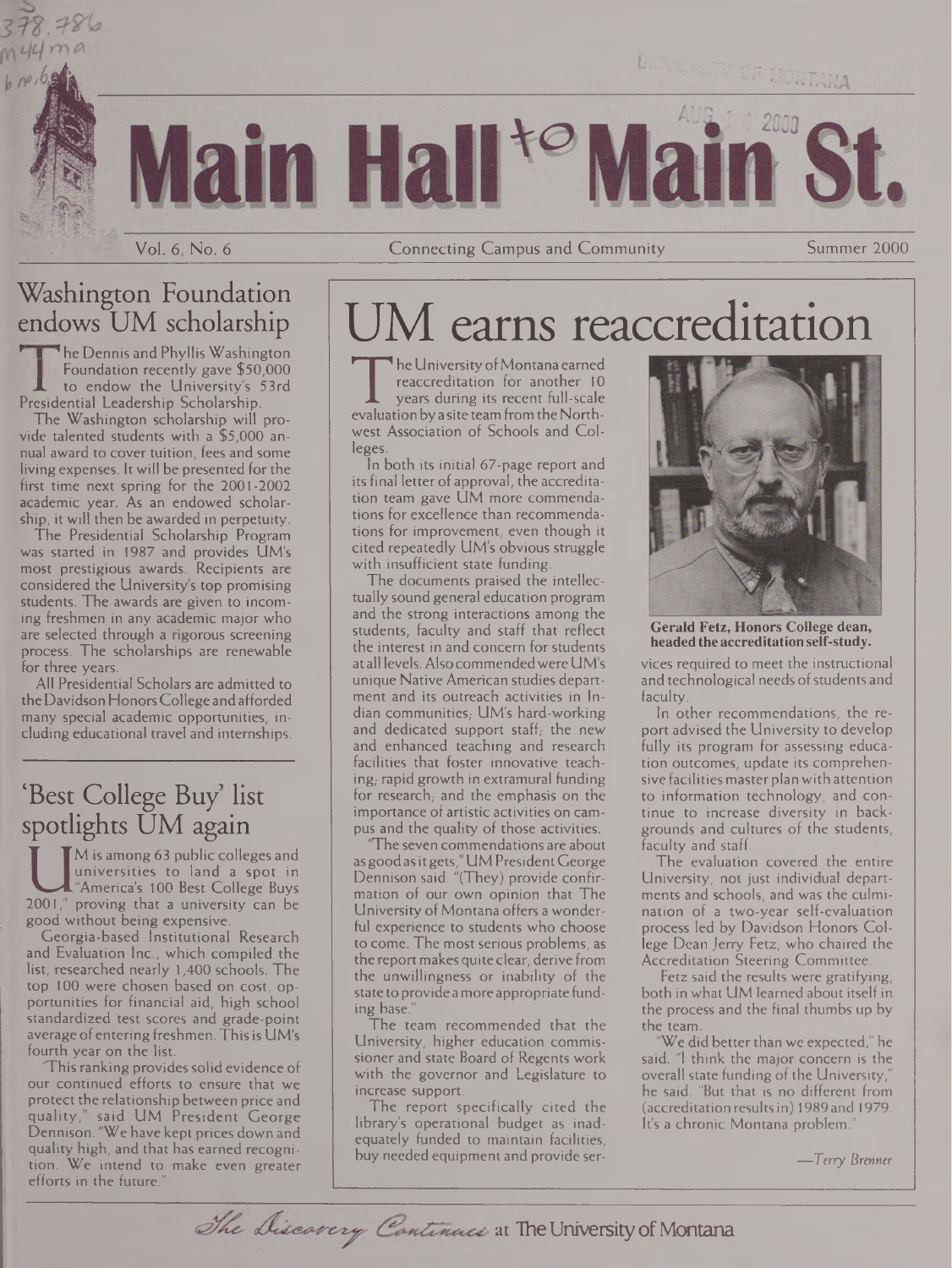## UM's Van Valkenburg wins national journalism award

**Larol Van Valkenburg, a professor in UM's School of I** Journalism, has been chosen as one of three Journalism **XTeachers of the Year by the Freedom Forum. The** awards honor outstanding teaching and leadership in the core

areas of print and journalism instruction reporting, editing, journalism history, media law and ethics.

"Carol Van Valkenburg's talent and creativity are abundant," said Charles Overby, chair and chief executive officer of the Freedom Forum. "She's a respected professional in both education and journalism, a tireless coach and adviser to her students, and a leader in efforts to make journalism more inclusive."



**Van Valkenburg**

A Great Falls native, Van Valkenburg has taught at UM for nearly 20 years, having previously worked for the Missoulian from 1972 to 1981.

Ten years ago she helped create the Native News Honors Project at the University to encourage young journalists to broaden coverage of American Indians, Montana's largest minority population. Student teams of reporters, photographers, editors and designers are chosen to research a topic, visit the state's seven Indian reservations and produce a tabloid newspaper that is distributed statewide through daily newspapers and on the reservations. Last year, for the first time, the student teams produced an hour-long documentary that aired on public television.

Van Valkenburg serves as faculty adviser to the 101-year-old UM student newspaper, the Montana Kaimin. She also works as a copy editor for the Philadelphia Inquirer during the summer and continues her research on Japanese detainees in the United States during World War II. She is author of a 1995 book "An

Alien Place: The Fort Missoula Detention Camp, 1941-1945."

"I hope I give my students the same passion for this profession that my professors gave me...I helieve in asking a lot from students because I'm so impressed with what they can deliver.

"I hope <sup>I</sup> give my students the same passion for this profession that my professors gave me," said Van Valkenburg. "I tell them that learning journalism is learning how to think. <sup>I</sup> believe in asking a lot from students because I'm so impressed with what they can deliver.

Van Valkenburg will receive a medal and \$ 10,000 for her award, which will be presented at the Freedom Forum awards luncheon on Wednesday, Aug. 9, at the convention for Education in Journalism and Mass Communications in Phoenix. She was selected for the award by a committee of former editors and educators from nominations submitted to the Freedom Forum by UM journalism Dean Jerry Brown and Associate Professor Dennis Swibold.

This is the fourth year the awards have been given. "Journalism is fortunate to have such devoted and energetic teachers who set high standards for their students," said Felix Gutierrez, senior vice president and executive director of the Freedom Forum Pacific Coast Center. 'We're proud to honor them.

### Prestigious griz award given to the late James B. Castles

**T TM** presented one of its highest honors, the Order of the Grizzly, posthumously to attorney and Lbusinessman James B. Castles during a spring ceremony in Portland, Ore.

The Order of the Grizzly was created in 1965 to recognize Montanans of highest distinction. The award is conferred on individuals whose philanthropic and Civic activities have changed the face of UM. Castles is the first person to be inducted into the Order of the Grizzly in more than 10 years.

A Missoula native who also spent much of his youth in Superior, Castles made his mark in the Portland area, where he was associated with Tektronix, an electronicinstruments firm, and the M.J. Murdock Trust, one of the largest private foundations in the Northwest. He died in Portland in 1995.

"I think it most appropriate for the late Jim Castles to become the first inductee to the Order of the Grizzly for the new millennium," UM President George Dennison said. "Jim had such a distinguished career, and he gave generously of his time and resources to support the University; especially its schools of law and forestry.

Castles graduated from UM's law school in 1938. He then practiced law in Montana until World War II, when he served in the U.S. Coast Guard. After leaving the military he resumed his law practice in Portland. There he incorporated Tektronix Inc. on behalf of his Coast Guard buddy, Jack Murdock, and Howard Vollum. The firm eventually grew to become the world's largest manufacturer of oscilloscopes and other electronic instruments. From 1946 to 1961 he was the firm's outside legal counsel. He then joined the company full time as general counsel and corporate secretary. He served on the Tektronix board of directors from 1953 to 1988.

Castles was one of three original trustees of the MJ; Murdock Charitable Trust, formed in 1975 through the will of Jack Murdock. The trust has awarded grants in excess of \$296 million, including ones to UM for the School of Pharmacy and Allied Health Sciences, Broadcast Media Center, Division of Biological Sciences, the Motor Control Lab and the Castles Center at Lubrecht Experimental Forest.

Personally, Castles also was a generous supporter of the University. His gifts resulted in seminar rooms in the School of Law, as well as that school's Justice Wesley Castles and James B. Castles Professional Development Center. He also helped create the Castles Forestry Center, the law school's Diamond Jubilee Endowment, scholarships for law and forestry students, and one of the first Presidential Leadership Scholarships. He was a member of the UM Foundation Board of Trustees from 1964 to 1977.

The Order of the Grizzly was established in the 1960s by former UM President Robert Johns and the UM Foundation. The honor has since been bestowed on 25 outstanding individuals who have Montana connections but aren't necessarily UM graduates. The intent of the award is to keep the recipients close to Montana and its flagship University; The recipients each receive an Order of the Grizzly insignia — a miniature casting of a grizzly sculptured by UM art Professor Emeritus Rudy Autio.

Other Order of the Grizzly members include William Allen, UM '22, chair of The Boeing Co., James Browning, UM '41, chief judge of the 9th U.S. Circuit Court of Appeals; Carroll O'Connor, UM '56, television actor, producer and writer, and Harold Urey, UM '17, winner of the Nobel Prize for Chemistry.

The Freedom Forum is a nonpartisan, international foundation dedicated to free press, free speech and free spirit for all people.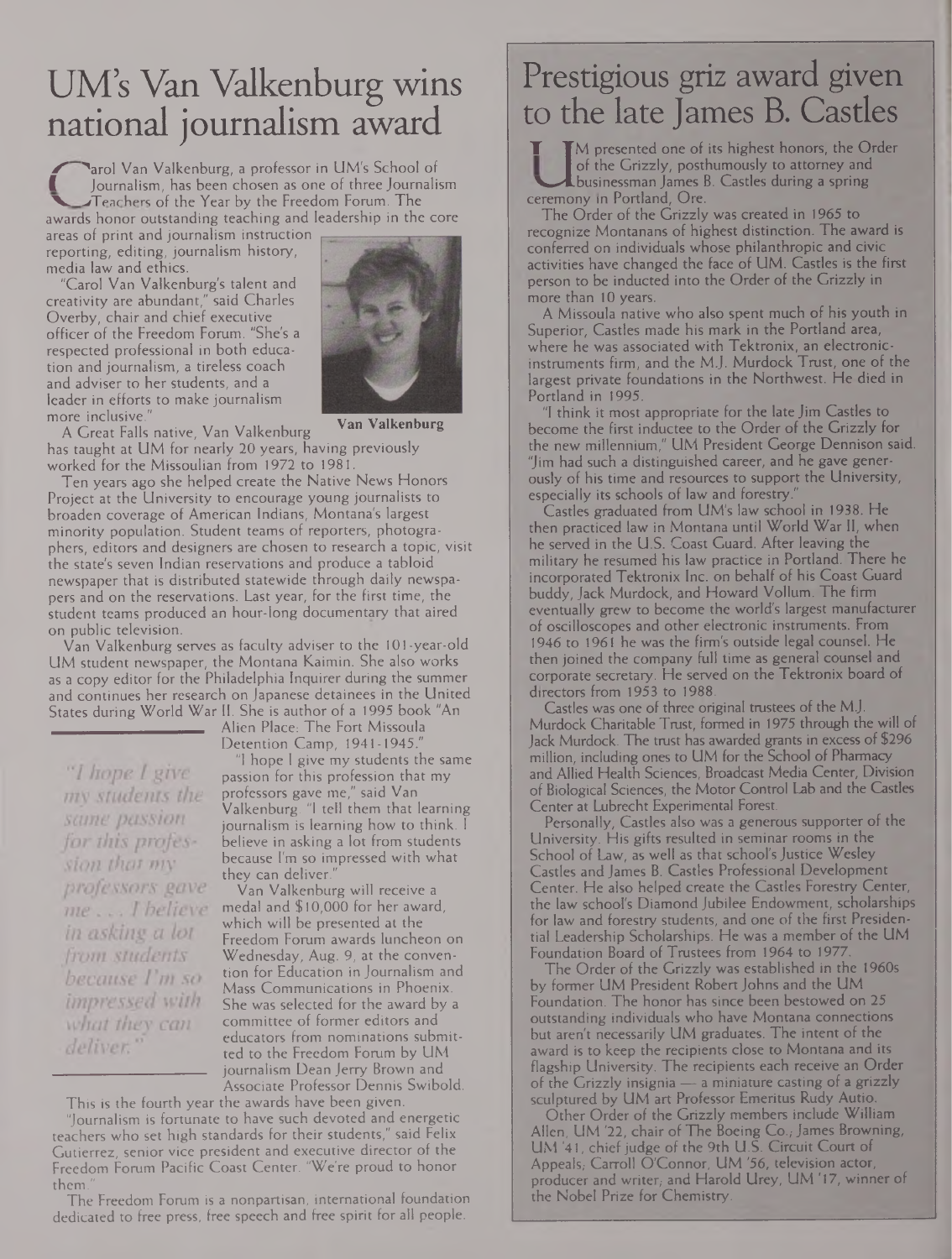

**Encountering Grizzlies—**The annual Great Griz Encounter is set for 3 p.m. Sunday, Aug. 20, at the UM River Bowl. Grizzly football players and coaches will be on hand to meet the public, sign autographs and toss footballs with youngsters during the free event. As usual, the public will get the first glimpse of new Griz items, including the commemorative logos for the 100th grudge match between the Montana Grizzlies and the Montana State Bobcats. The game will be played Saturday, Nov. 18, at Washington-Grizzly Stadium.

**Visiting Montana—**Montana ranks fifth overall among the <sup>11</sup> states along the Lewis and Clark trail for the coming Corps of Discovery bicentennial commemoration during 2003-2006, according to UM's Institute for Tourism and Recreation Research. ITRR gleaned the information from a survey of 1,400 people across the nation who travel for leisure at least once a year. Using the same survey, ITRR predicts the bicentennial celebration will bring roughly 8.9 million visitors to Montana in addition to the base visitation the state normally receives.

**Thanks, Friends—**The Friends of the Maureen and Mike Mansfield Library recently bought almost \$10,000 worth of high-cost items for the library's various research collections. The items are the Encyclopedia of Religion and Ethics, New Groves Dictionary of Music and Musicians and the Encyclopedia of Psychology, "A Search for American Voice in Theater" and 'The Development of Chemistry." First organized in 1952, the Friends is a nonprofit organization dedicated to enriching UM's library collections and extending these resources to the greater Missoula community. During the 1990s alone, the group gave more than \$72,000 in support to the library.

**International Homecoming—** The UM Alumni Association extends international alumni a special invitation to come home to campus this fall. A special reunion will be held with classmates, faculty and host families during traditional Homecoming weekend events, scheduled for Oct. 6-7 this year. Call Effie Koehn of Foreign Student and Scholar Services at (406) 243-2226 or send e-mail to [fsss@selway.umt.edu](mailto:fsss@selway.umt.edu).

**New UC—**After a nine-month, \$3.6 million make-over, the third floor of the University Center now sports a high-tech conference center, a 300-seat movie theater, seven meeting rooms, new lounge areas and a refurbished ballroom. The renovation brings the building to a total of 300,000 square feet of meeting space and 7,700 square feet of exhibition space, which management hopes will attract major academic and business conferences. Before the renovation, the space violated safety codes and had seen little improvement since the UC's construction in 1969. A \$12 student fee will cover much of the renovation financing. The University administration, Dining Services and UC each contributed a fifth of the cost. To find out more about space rental, call (406) 243-4113.



**Japanese technicians prepare a research helicopter for flight at Lubrecht Forest.**

**Helicopter Science—**A remotecontrolled helicopter operated by a team of Japanese scientists hovered over UM's Lubrecht Experimental Forest June 20-23 to scan forest vegetation. The minicopter, about a quarter the size of a normal helicopter, was being used to check global vegetation data obtained from NASA's Terra environmental satellite. Terra uses software that forestry Professor Steve Running and his team wrote for a satellite instrument that measures productivity of Earth's vegetation every few days.

**Happy Students—**A Noel-Levitz Student Satisfaction Inventory given to about 900 UM students during fall 1999 and spring 2000 showed that students enjoy their educational experience and give the school high marks for its knowledgeable faculty, stimulating intellectual environment and safe, attractive campus. Not surprisingly, UM's parking crunch got the most gripes. But the survey, given to students at more than 500 colleges and universities, showed that parking is a major problem at campuses across the country.

**Inspiring Others—**LaDonna Fowler, director of two programs for American Indians at UM's Rural Institute on Disabilities, was honored in June in Chicago as one of 20 great leaders of the disability rights movement. Access Living of Chicago chose her for the award. Fowler, who was bom with spina bifida, has been a leading advocate for Indians with disabilities, working with tribes across the nation on disabilities issues and helping tribes develop disabilities policies. She is an enrolled Assiniboine at the Fort Belknap Indian Reservation but has lived most of her life on the Flathead Indian Reservation, and she worked for Salish Kootenai College from 1988 to 1994, before coming to UM.

**Healthy Score—**This spring the national Accreditation Association for Ambulatory Health Care granted UM's Curry Health Center full accreditation for three years based on its high level of compliance with association standards. The center received commendation for quality of care, quality of management, clinical records, surgical and pharmaceutical services, environmental safety, governance, administration and professional development. Three years is AAAHCs highest mark in an accreditation process that looks closely for weaknesses and areas of potential mistakes. AAAHC accredits at least 20 kinds of ambulatory health care organizations, including health maintenance organizations and pain management clinics.

**Lasting Memorial—**Be a part of UM's history and help support its future by buying an engraved brick on the Oval for yourself or a special person you want to remember. As part of UM's Centennial Celebration in 1993, the area around the grizzly bear statue was paved with bricks to create Centennial Circle. By purchasing a \$150 brick, you will help fund University promotional efforts and Oval brick restoration. To find out more, call University Relations at (406) 243-2488 or e-mail [bsommer@selway.umt.edu](mailto:bsommer@selway.umt.edu).